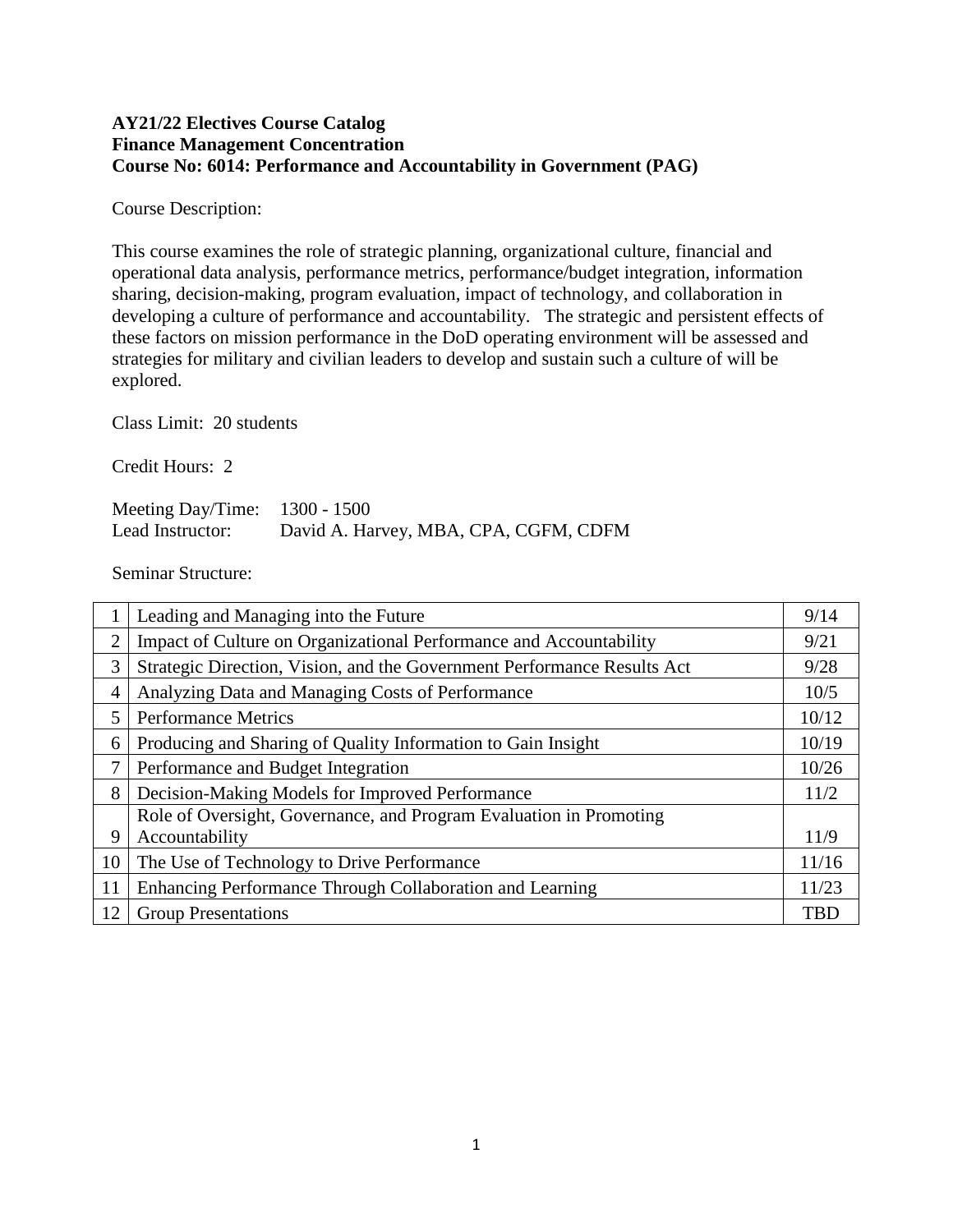### Course Lessons:

# Lesson 1: Leading and Managing into the Future

The issues that challenge government organizations today require leadership that encompasses strategic thinking, cross-boundary collaboration, innovative use of technology, and focus on outcomes. Leadership is focused on three primary functions: 1) setting direction, 2) aligning the organization, and 3) motivating and inspiring. While seeking to fulfill these core leadership functions, agency heads and other leaders must also effectively fulfill the essential management functions of 1) planning and budgeting, 2) organizing and staffing, and 3) controlling and problem solving. This lesson will allow students to better understand the leader's role in serving as a leader and a manager in helping to improve financial and operating performance and promote accountability for effective and efficient government.

# Lesson 2: Impact of Culture on Organizational Performance and Accountability

This lesson introduces the importance of organizational culture focused on performance and accountability. Understanding and shaping an organization's culture can be transformative, yet it can be difficult to identify and address dysfunctional aspects of organizational culture to improve performance. Students will be introduced to different models, including the Schein Model of Organizational Culture and the Competing Values Framework, to assess and analyze organizational culture as a foundation on which to build a culture that optimizes organizational effectiveness and performance.

#### Lesson 3: Strategic Direction, Vision, and the Government Performance Results Act

This lesson examines the requirements of the Government Performance Results Act and followon legislation an and performance improvement initiatives in improving strategic planning at federal agencies and linking of organizational mission, strategic direction, vision, goals, objectives, measures, targets, strategy, and budget to achieve mission accomplishment and drive enhanced performance and accountability. Students will examine best practices in analyzing agency Strategic Plan documents.

#### Lesson 4: Analyzing Data and Managing Costs of Performance

This lesson focus on the terms and concepts used in understanding cost behavior, the use of cost data in establishing standards and providing reliable information for planning and controlling cost of performance and making cost-based decisions affecting budgeting and customer service. The use of data analytics in identifying performance trends and anomalies for further research will also be discussed. Students will be exposed to management scenarios that involve use of cost data and identify tools that can be used to analyze data for enhanced performance management.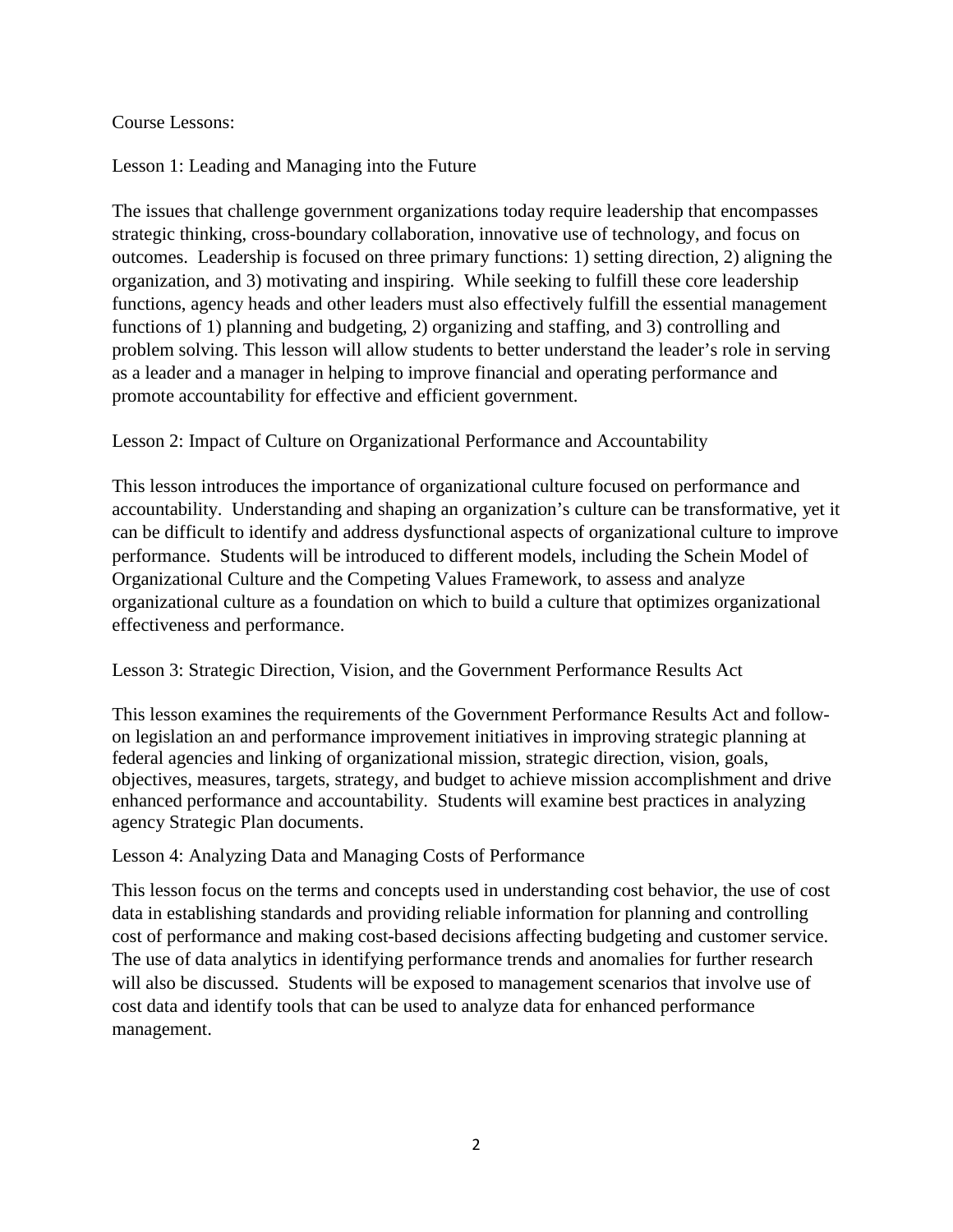### Lesson 5: Performance Metrics

This lesson focuses on the development and monitoring of performance metrics as a tool to gauge and improve organizational performance. Emphasis will be on using the Balanced Scorecard methodology (financial, customer, process, and organizational capacity metrics) to holistically assess organization progress towards its goals and how they can be compared to prior period results or the performance of other similarly-situated organizations. Examples of effective applications of performance metrics will allow students to better understand the benefits of well-designed performance metrics, effective analysis of those metrics, and how metrics can be used to help transform organizational performance.

# Lesson 6: Producing and Sharing of Quality Information to Gain Insights

This lesson focuses on the transformation of data into information to gain insights into improving the efficiency and effectiveness of operations, and the importance of sharing of quality information with internal and external stakeholders to promote performance and accountability. This lesson addresses the need to ensure that information is generated using processes and systems with effective internal controls, and is effectively presented in timely, accurate, and user-friendly reports and dashboards. Students will examine reporting requirements of OMB Circular No. A-11, Preparation, Submission and Execution of the Budget, and OMB Circular No. A-136, Financial Reporting Requirements. Students will analyze best practices relating to the use of dashboards, performance.gov reporting, and Performance and Accountability Reports, which include performance information and audited financial statements.

#### Lesson 7: Performance and Budget Integration

This lesson bridges the gap between performance and budgeting to provide a critical feedback loop to resource management decisions that will help guide refinement of budgetary decisions supporting the accomplishment of agency goals and objectives. Students will be introduced to management scenarios identifying best practices and demonstrating the benefits of integrating performance and budgeting and the challenges of achieving integration.

# Lesson 8: Decision-making Models for Improved Performance

This lesson examines the environment, opportunities, and challenges of leadership decision making in governmental settings, including stakeholder viewpoints and short and long-term decision contexts and consequences for federal leaders, will be examined. Students will examine various models, including the Sayre Model for Decision-making in the Federal Government, that can be used to guide decision-making and improve agency performance.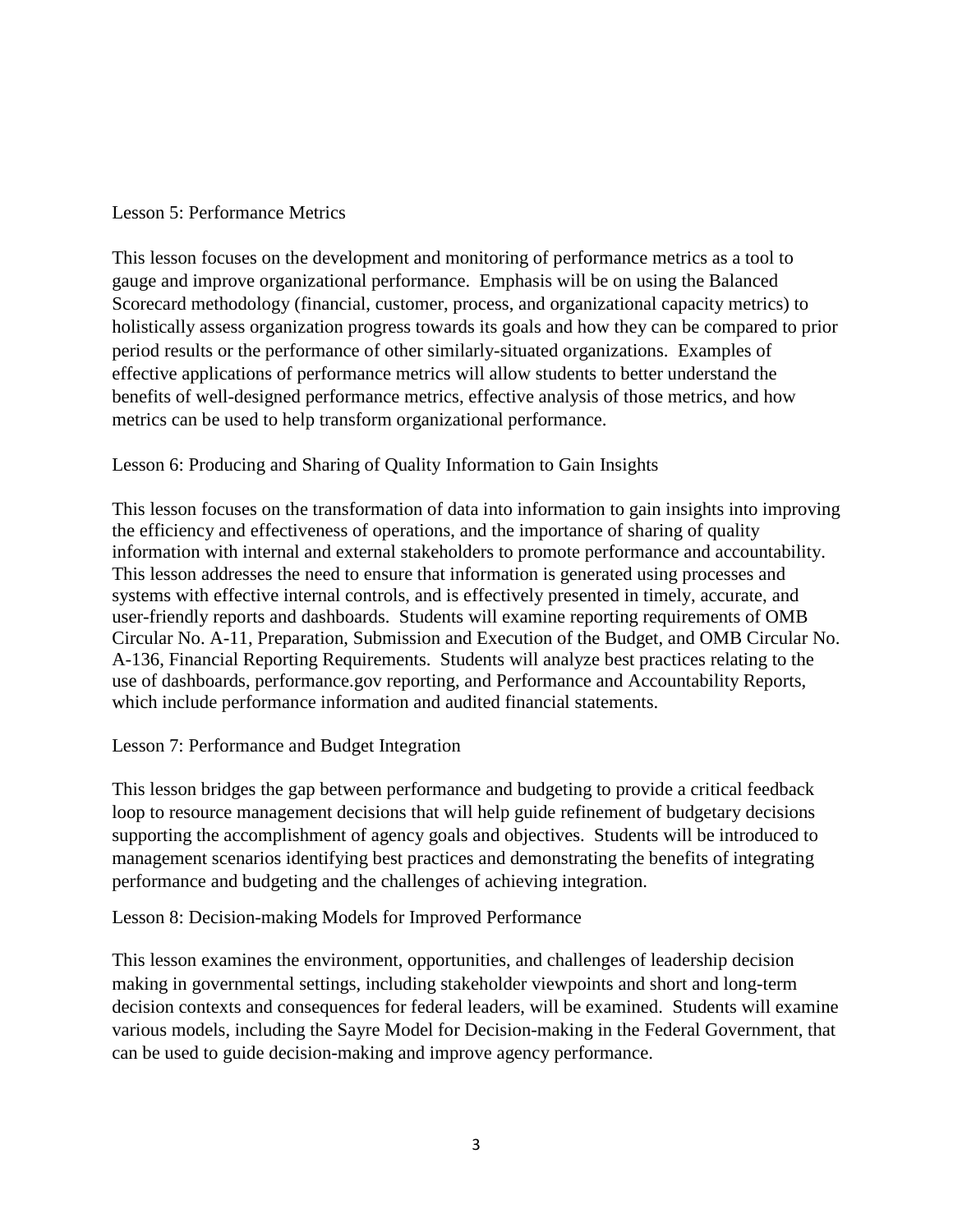Lesson 9: Role of Oversight, Governance, and Program Evaluation in Promoting Accountability

This lesson examines processes stakeholders use to collect data to assess and analyze program effectiveness, and accountability mechanisms in performing oversight and governance of federal agencies and programs. In addition, as federal agencies often undergo performance audits led by representatives of the Government Accountability Office or an agency Office of Inspector General, this lesson will also address the performance audit process and the importance of implementing corrective actions in a timely manner. Best practices associated with program evaluation will be identified by reviewing performance audit reports.

Lesson 10: The Use of Technology to Drive Performance

This lesson presents a management overview of innovations in federal management, including the rise of artificial intelligence and robotic process automations in transaction processing and use of block chain technology to increase integrity of financial transactions and government programs. Students will consider the potential for these innovations to allow employees within organizations to transition from low-value activities to high-value activities focused more on planning, strategy, and gaining insights on how to improve operations further.

Lesson 11: Enhancing Performance Through Collaboration and Learning

This lesson on attributes of collaborative and learning organizations and how organizations can achieve higher levels of performance. This lesson will examine strategies, means and models for improving collaboration within an organization and operating jointly with other entities, as well as the importance of establishing knowledge management and lessons learned capabilities. Students will analyze best practices of collaborative and learning organizations using management scenarios.

Lesson 12: Group Presentations

This lesson will allow each group of students to identify an example where an agency's lack of emphasis of a culture of performance and accountability led to a negative outcome and provide a lesson learned analysis and recommendations for future improvements.

Final Grade Breakdown:

The final course grade will be calculated using the following categories:

| <b>Course Assessment Component</b> | Percentage of Total |
|------------------------------------|---------------------|
| 1. Participation/Discussion Board  | 40%                 |
| 2. Weekly Journal Responses        | 30%                 |